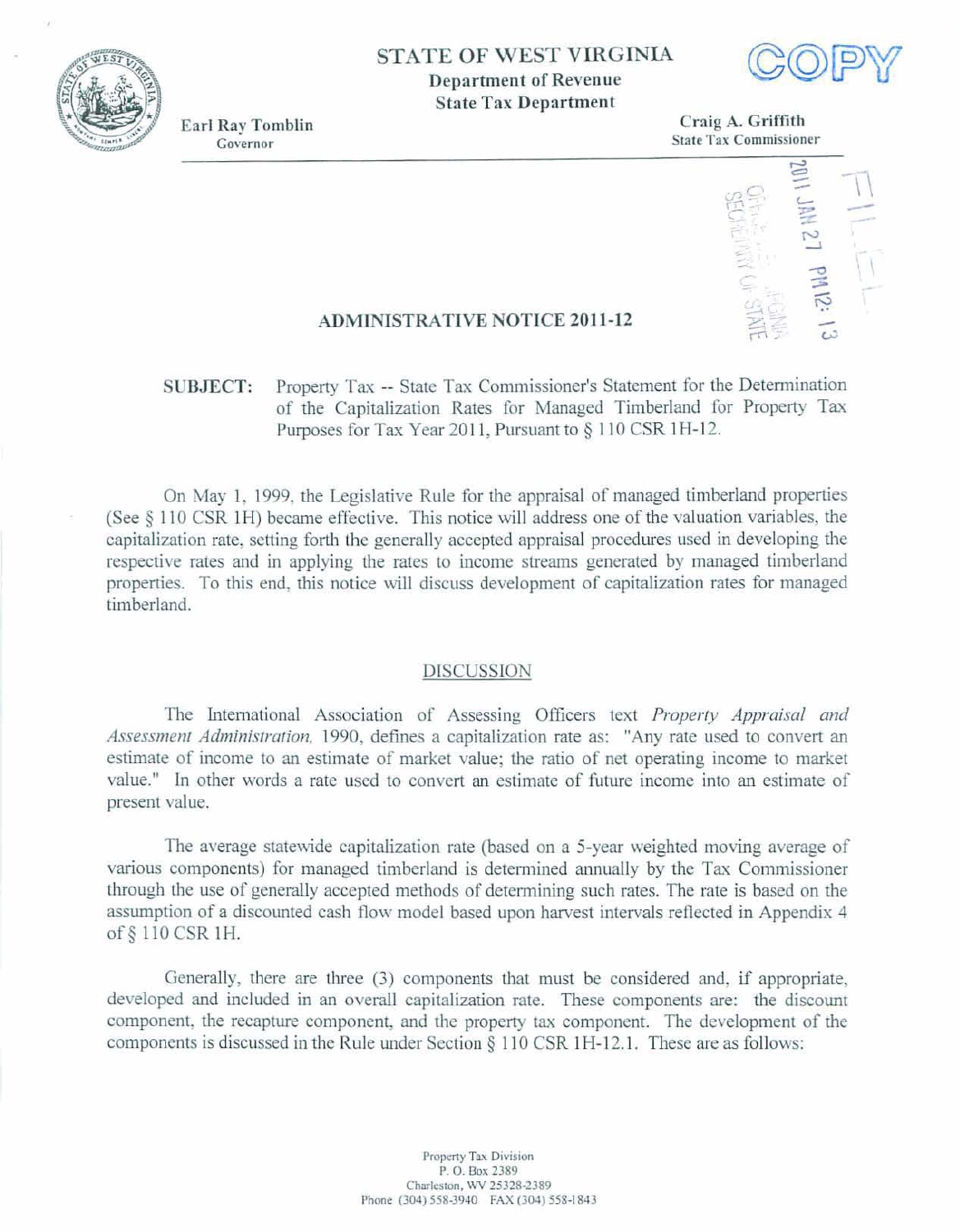### **Acl~~linistrative Notice 201 1-1 2**

### DISCOUNT COMPONENT

The summation technique is used to develop a discount component of the capitalization rate. The five sub-components of the discount component are:

**Safe Rate. -- The safe rate reflects a rate of return that an investor could expect on an investment** of minimal risk. This rate is developed through weighted averages of interest rates offered on fiveyear United States Treasury Bills for the five years immediately preceding the appraisal date.

Nonliquidity. – The nonliquidity rate is developed through an annual review to determine a reasonable estimate of time that timberland, when exposed for sale, remains on the market before being sold. The time thus determined is used to identify United States Treasury Bills with similar time differentials in excess of thirteen-week Treasury Bills. The interest differential between these securities is used to represent the nonliquidity rate. For example, if it is determined that a tract of timberland remains on the market for an average of nine months (39 weeks) before being sold, the nonliquidity rate is derived by subtracting the rate on 13-week Treasury Bills from the rate on oneyear Treasury Bills. This review considers the weighted average of thesc differences for a five-year period immediately preceding the appraisal date.

Risk Rate. -- The relative degree of risk of an investment in timberland is developed through an annual review of thirty-year United States Treasury Bills less five-year United States Treasury Bills. The review considers the weighted averages of debt and equity components of these differences for a five-year period immediately preceding the appraisal date.

**Management Rate. -- The management rate represents the cost of managing the investment, not** the cost of managing the timberland. Historically, the management rate has been one-half of one percent (0.5%); therefore, this rate is considered the industry standard for current applications.

**Inflation Rate (negative).** -- Nominal interest rates, including the "safe rate" mentioned above, are higher than real rates by an amount representing expectation of future inflation. Therefore, the capitalization rate must be a real rate, net of expectation of inflation. The inflation rate is established through a weighted average analysis of the most recent five calendar year's urban consumer price index as determined by the United States Department of Labor, Bureau of Labor Statistics.

In determining the discount component of the capitalization rate, the Tax Commissioner determines the sum of the safe rate, the nonliquidity rate, the risk rate, and the management rate, and deducts from this sum the inflation rate.